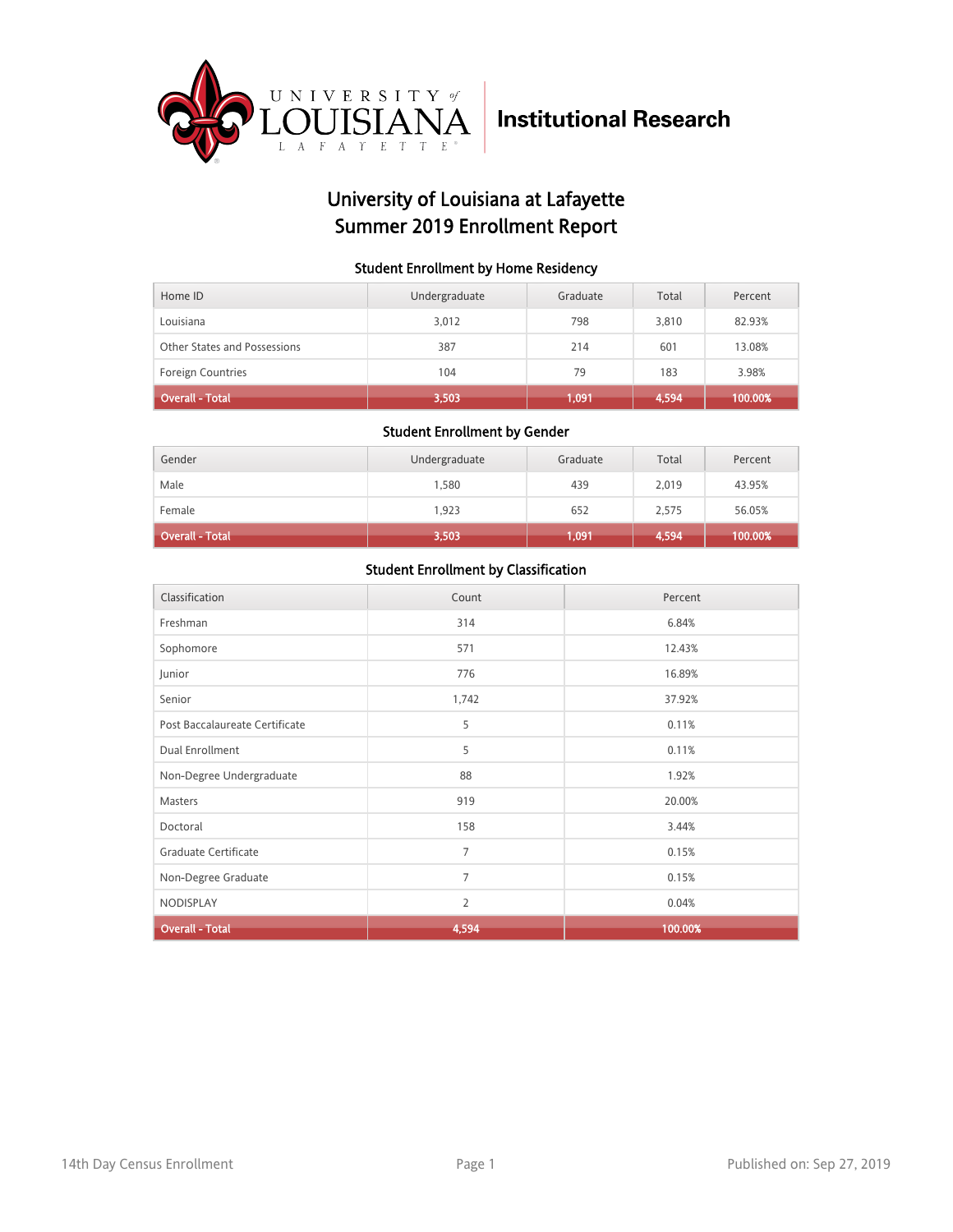

## University of Louisiana at Lafayette Summer 2019 Enrollment Report

#### Student Enrollment by Entry Type

| <b>Entry Type</b>      | Undergraduate | Graduate    | Total | Percent |
|------------------------|---------------|-------------|-------|---------|
| Continuing             | 3,081         | 920         | 4.001 | 87.09%  |
| Dual Enrollment        | 5             | $\mathbf 0$ | 5     | 0.11%   |
| First Time             | 108           | 147         | 255   | 5.55%   |
| Non Degree             | 88            | 6           | 94    | 2.05%   |
| Re-entry               | 97            | 18          | 115   | 2.50%   |
| Transfer               | 124           | $\mathbf 0$ | 124   | 2.70%   |
| <b>Overall - Total</b> | 3,503         | 1,091       | 4,594 | 100.00% |

### Student Enrollment by Race/Ethnicity

| Race/Ethnicity                            | Undergraduate | Graduate | Total | Percent |
|-------------------------------------------|---------------|----------|-------|---------|
| American Indian or Alaska Native          | 8             | 2        | 10    | 0.22%   |
| Asian                                     | 84            | 30       | 114   | 2.48%   |
| <b>Black or African American</b>          | 739           | 174      | 913   | 19.87%  |
| Hispanic, of any race                     | 194           | 40       | 234   | 5.09%   |
| Native Hawaiian or Other Pacific Islander | 3             | 0        | 3     | 0.07%   |
| Non-resident Alien                        | 73            | 53       | 126   | 2.74%   |
| Two or more races                         | 105           | 15       | 120   | 2.61%   |
| Unknown Race/Ethnicity                    | 120           | 25       | 145   | 3.16%   |
| White                                     | 2,177         | 752      | 2,929 | 63.76%  |
| <b>Overall - Total</b>                    | 3,503         | 1,091    | 4,594 | 100.00% |

| <b>Full/Part Time</b> | Undergraduate | Graduate | Total | Percent |
|-----------------------|---------------|----------|-------|---------|
| <b>Full Time</b>      | 1.776         | 607      | 2,383 | 51.87%  |
| Part Time             | 1.727         | 484      | 2.211 | 48.13%  |
| Overall - Total       | 3,503         | 1,091    | 4,594 | 100.00% |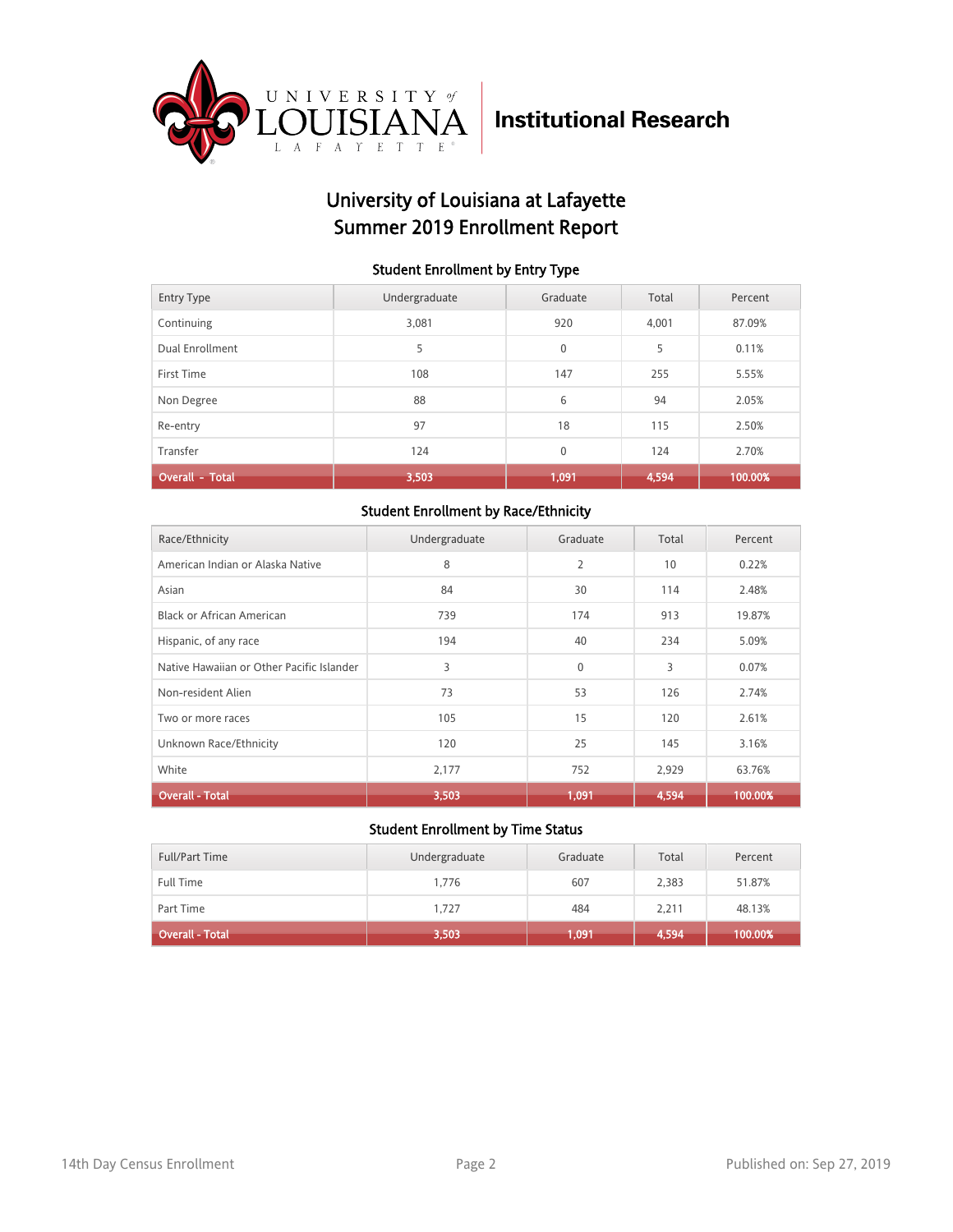

## Academic Affairs, VP Summer 2019 Enrollment Report

### Student Enrollment by Home Residency

| Home ID                      | Undergraduate | Graduate     | Total | Percent |
|------------------------------|---------------|--------------|-------|---------|
| Louisiana                    | 77            | 0            | 77    | 89.53%  |
| Other States and Possessions |               | 0            |       | 5.81%   |
| Foreign Countries            | 4             | $\mathbf{0}$ | 4     | 4.65%   |
| <b>Overall - Total</b>       | 86            |              | 86    | 100.00% |

### Student Enrollment by Gender

| Gender                 | Undergraduate | Graduate | Total | Percent |
|------------------------|---------------|----------|-------|---------|
| Male                   | 41            |          | 41    | 47.67%  |
| Female                 | 45            |          | 45    | 52.33%  |
| <b>Overall - Total</b> | 86            |          | 86    | 100.00% |

| Classification           | Count | Percent |
|--------------------------|-------|---------|
| Dual Enrollment          |       | 5.81%   |
| Non-Degree Undergraduate | 79    | 91.86%  |
| <b>NODISPLAY</b>         |       | 2.33%   |
| <b>Overall - Total</b>   | 86    | 100.00% |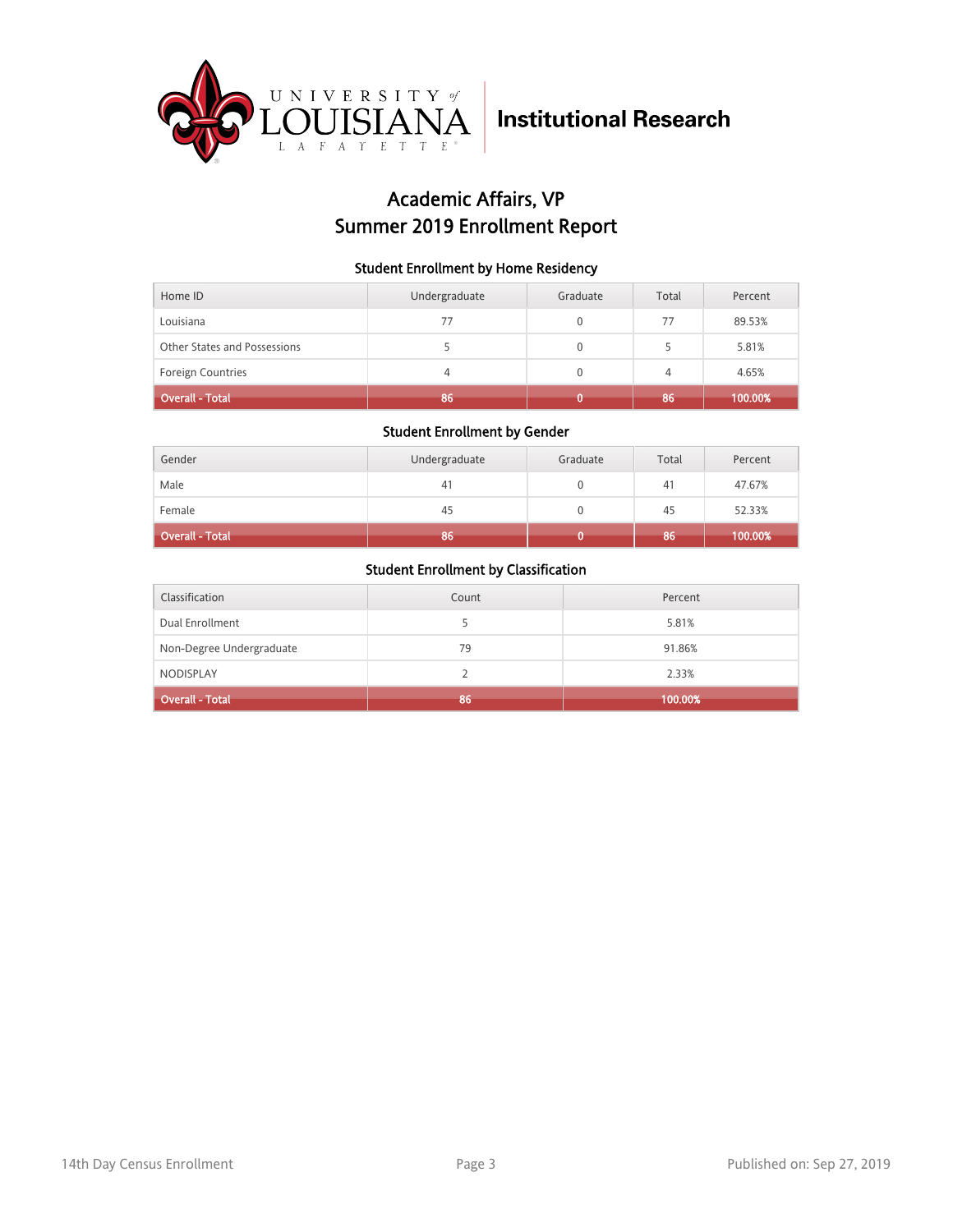

## Academic Affairs, VP Summer 2019 Enrollment Report

### Student Enrollment by Entry Type

| <b>Entry Type</b>      | Undergraduate | Graduate     | Total | Percent |
|------------------------|---------------|--------------|-------|---------|
| Dual Enrollment        |               | $\mathbf{0}$ | 5     | 5.81%   |
| Non Degree             | 79            | 0            | 79    | 91.86%  |
| Re-entry               |               | $\mathbf{0}$ |       | 1.16%   |
| Transfer               |               | $\mathbf{0}$ |       | 1.16%   |
| <b>Overall - Total</b> | 86            |              | 86    | 100.00% |

### Student Enrollment by Race/Ethnicity

| Race/Ethnicity                   | Undergraduate | Graduate     | Total                    | Percent |
|----------------------------------|---------------|--------------|--------------------------|---------|
| Asian                            | 8             | $\mathbf 0$  | 8                        | 9.30%   |
| <b>Black or African American</b> | 9             | $\mathbf{0}$ | 9                        | 10.47%  |
| Hispanic, of any race            | 4             | $\mathbf{0}$ | 4                        | 4.65%   |
| Two or more races                | 3             | $\mathbf{0}$ | 3                        | 3.49%   |
| Non-resident Alien               |               | $\mathbf{0}$ |                          | 1.16%   |
| Unknown Race/Ethnicity           |               | $\Omega$     | $\overline{\phantom{a}}$ | 2.33%   |
| White                            | 59            | $\mathbf{0}$ | 59                       | 68.60%  |
| <b>Overall - Total</b>           | 86            | n            | 86                       | 100.00% |

| Full/Part Time         | Undergraduate | Graduate | Total | Percent |
|------------------------|---------------|----------|-------|---------|
| <b>Full Time</b>       | 26            |          | 26    | 30.23%  |
| Part Time              | 60            |          | 60    | 69.77%  |
| <b>Overall - Total</b> | 86            |          | 86    | 100.00% |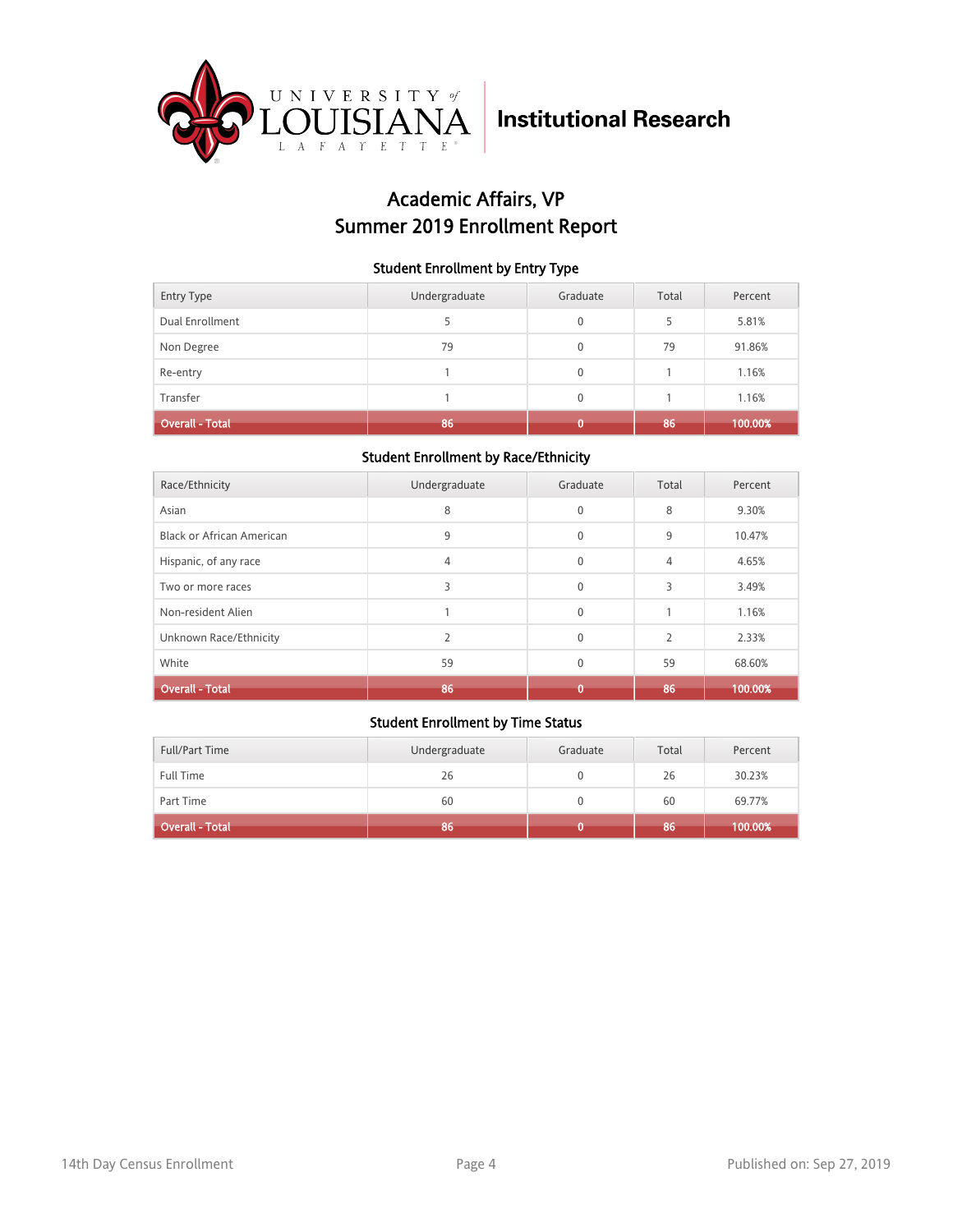

## Business Administration Summer 2019 Enrollment Report

### Student Enrollment by Home Residency

| Home ID                      | Undergraduate | Graduate | Total | Percent |
|------------------------------|---------------|----------|-------|---------|
| Louisiana                    | 400           | 439      | 839   | 77.83%  |
| Other States and Possessions | 47            | 152      | 199   | 18.46%  |
| <b>Foreign Countries</b>     | 18            | 22       | 40    | 3.71%   |
| Overall - Total              | 465           | 613      | 1,078 | 100.00% |

#### Student Enrollment by Gender

| Gender          | Undergraduate | Graduate | Total | Percent |
|-----------------|---------------|----------|-------|---------|
| Male            | 255           | 303      | 558   | 51.76%  |
| Female          | 210           | 310      | 520   | 48.24%  |
| Overall - Total | 465           | 613      | 1,078 | 100.00% |

| Classification         | Count | Percent |
|------------------------|-------|---------|
| Freshman               | 38    | 3.53%   |
| Sophomore              | 63    | 5.84%   |
| Junior                 | 123   | 11.41%  |
| Senior                 | 241   | 22.36%  |
| <b>Masters</b>         | 613   | 56.86%  |
| <b>Overall - Total</b> | 1,078 | 100.00% |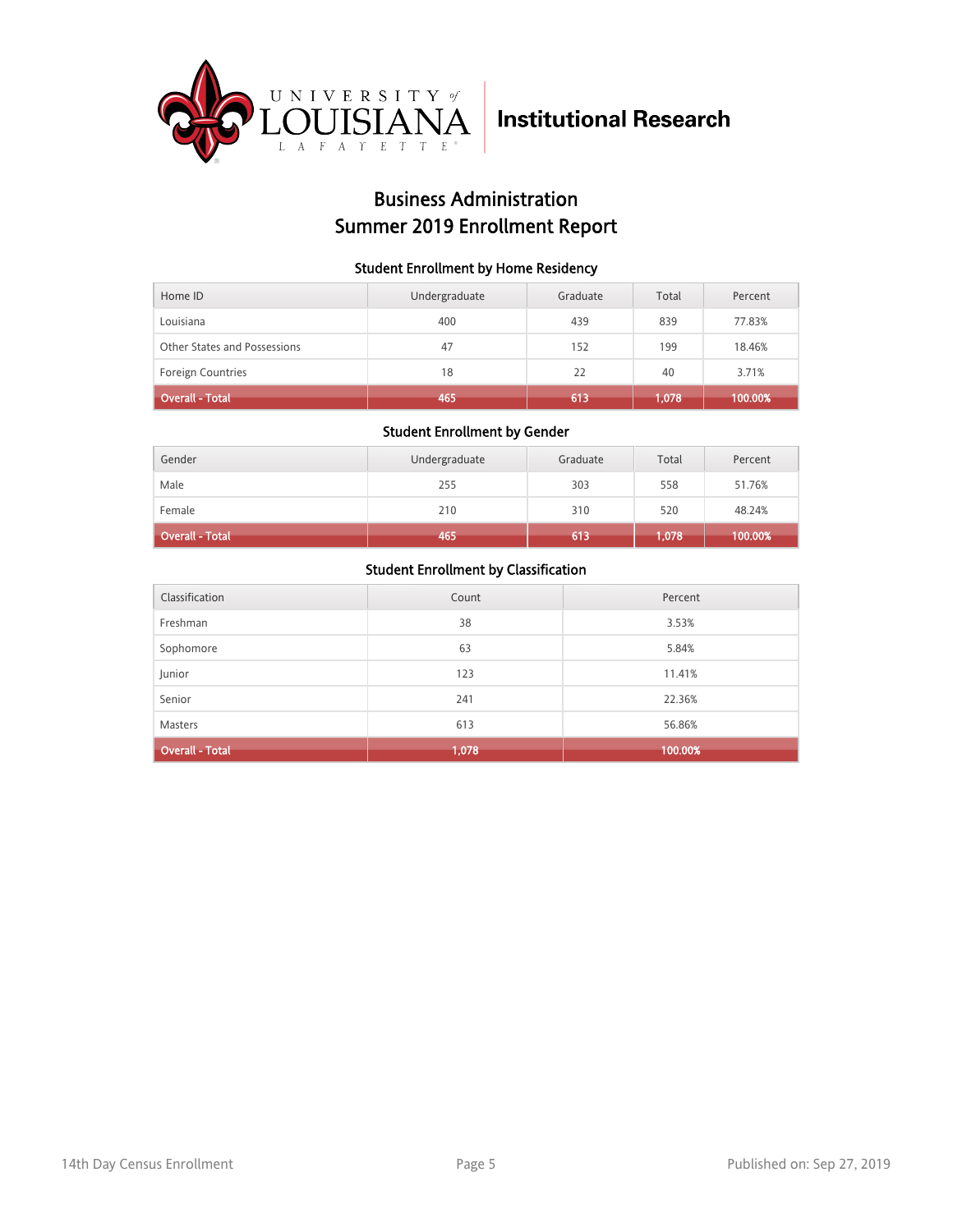

## Business Administration Summer 2019 Enrollment Report

### Student Enrollment by Entry Type

| <b>Entry Type</b>      | Undergraduate | Graduate     | Total | Percent |
|------------------------|---------------|--------------|-------|---------|
| Continuing             | 423           | 502          | 925   | 85.81%  |
| First Time             | 15            | 97           | 112   | 10.39%  |
| Re-entry               | 18            | 14           | 32    | 2.97%   |
| Transfer               | 9             | $\mathbf{0}$ | 9     | 0.83%   |
| <b>Overall - Total</b> | 465           | 613          | 1,078 | 100.00% |

### Student Enrollment by Race/Ethnicity

| Race/Ethnicity            | Undergraduate | Graduate | Total | Percent |
|---------------------------|---------------|----------|-------|---------|
| Asian                     | 15            | 19       | 34    | 3.15%   |
| Black or African American | 92            | 110      | 202   | 18.74%  |
| Hispanic, of any race     | 19            | 26       | 45    | 4.17%   |
| Two or more races         | 16            | 11       | 27    | 2.50%   |
| Non-resident Alien        | 13            | 14       | 27    | 2.50%   |
| Unknown Race/Ethnicity    | 17            | 12       | 29    | 2.69%   |
| White                     | 293           | 421      | 714   | 66.23%  |
| <b>Overall - Total</b>    | 465           | 613      | 1.078 | 100.00% |

| Full/Part Time         | Undergraduate | Graduate | Total | Percent |
|------------------------|---------------|----------|-------|---------|
| <b>Full Time</b>       | 258           | 216      | 474   | 43.97%  |
| Part Time              | 207           | 397      | 604   | 56.03%  |
| <b>Overall - Total</b> | 465           | 613      | .078  | 100.00% |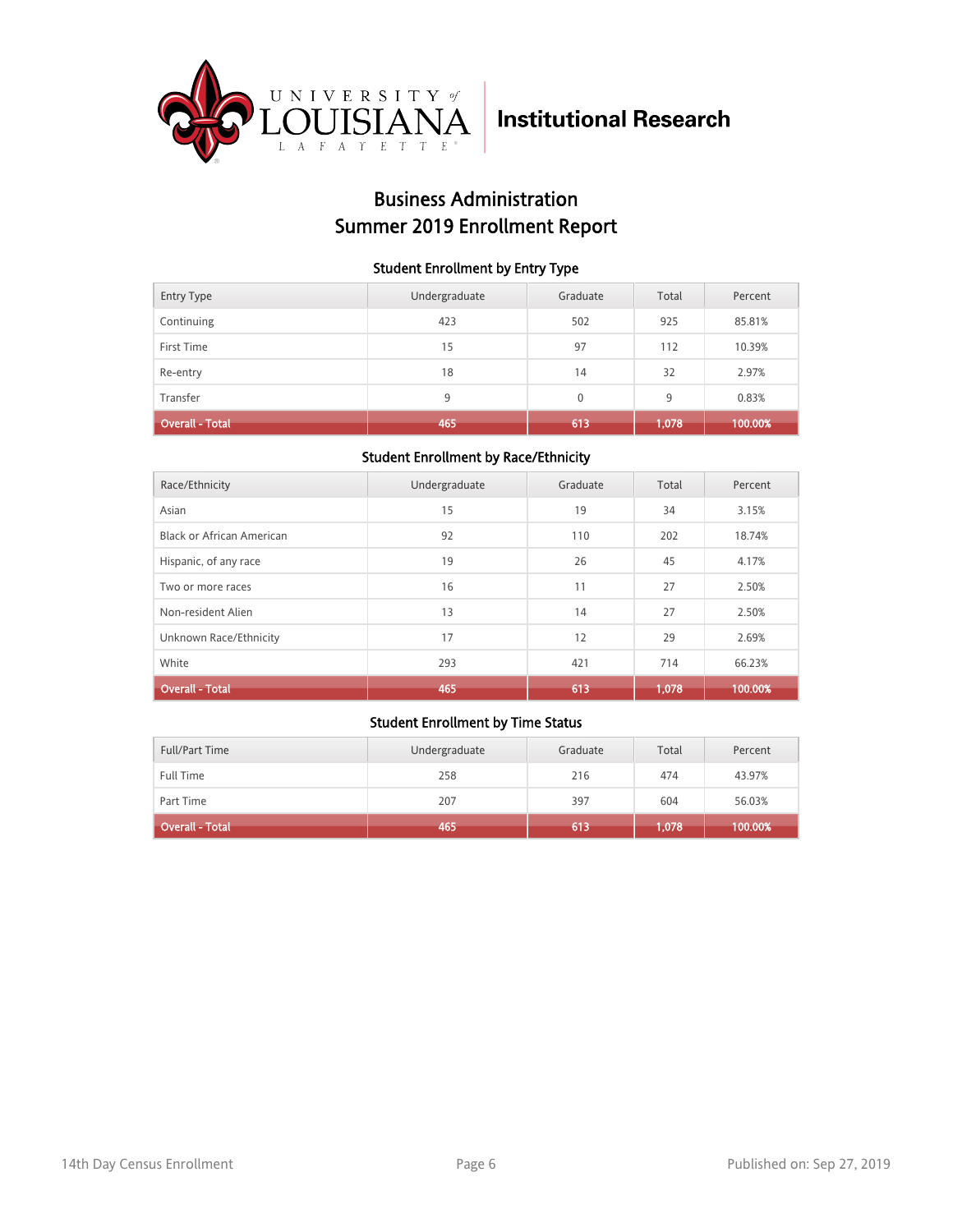

## Arts Summer 2019 Enrollment Report

### Student Enrollment by Home Residency

| Home ID                      | Undergraduate | Graduate | Total | Percent |
|------------------------------|---------------|----------|-------|---------|
| Louisiana                    | 112           | 12       | 124   | 89.21%  |
| Other States and Possessions | 8             | 0        | 8     | 5.76%   |
| <b>Foreign Countries</b>     |               |          |       | 5.04%   |
| <b>Overall - Total</b>       | 125           | 14       | 139   | 100.00% |

### Student Enrollment by Gender

| Gender                 | Undergraduate | Graduate | Total | Percent |
|------------------------|---------------|----------|-------|---------|
| Male                   | 56            |          | 63    | 45.32%  |
| Female                 | 69            |          | 76    | 54.68%  |
| <b>Overall - Total</b> | 125           | 14       | 139   | 100.00% |

| Classification         | Count | Percent |
|------------------------|-------|---------|
| Freshman               | 15    | 10.79%  |
| Sophomore              | 31    | 22.30%  |
| Junior                 | 38    | 27.34%  |
| Senior                 | 41    | 29.50%  |
| <b>Masters</b>         | 14    | 10.07%  |
| <b>Overall - Total</b> | 139   | 100.00% |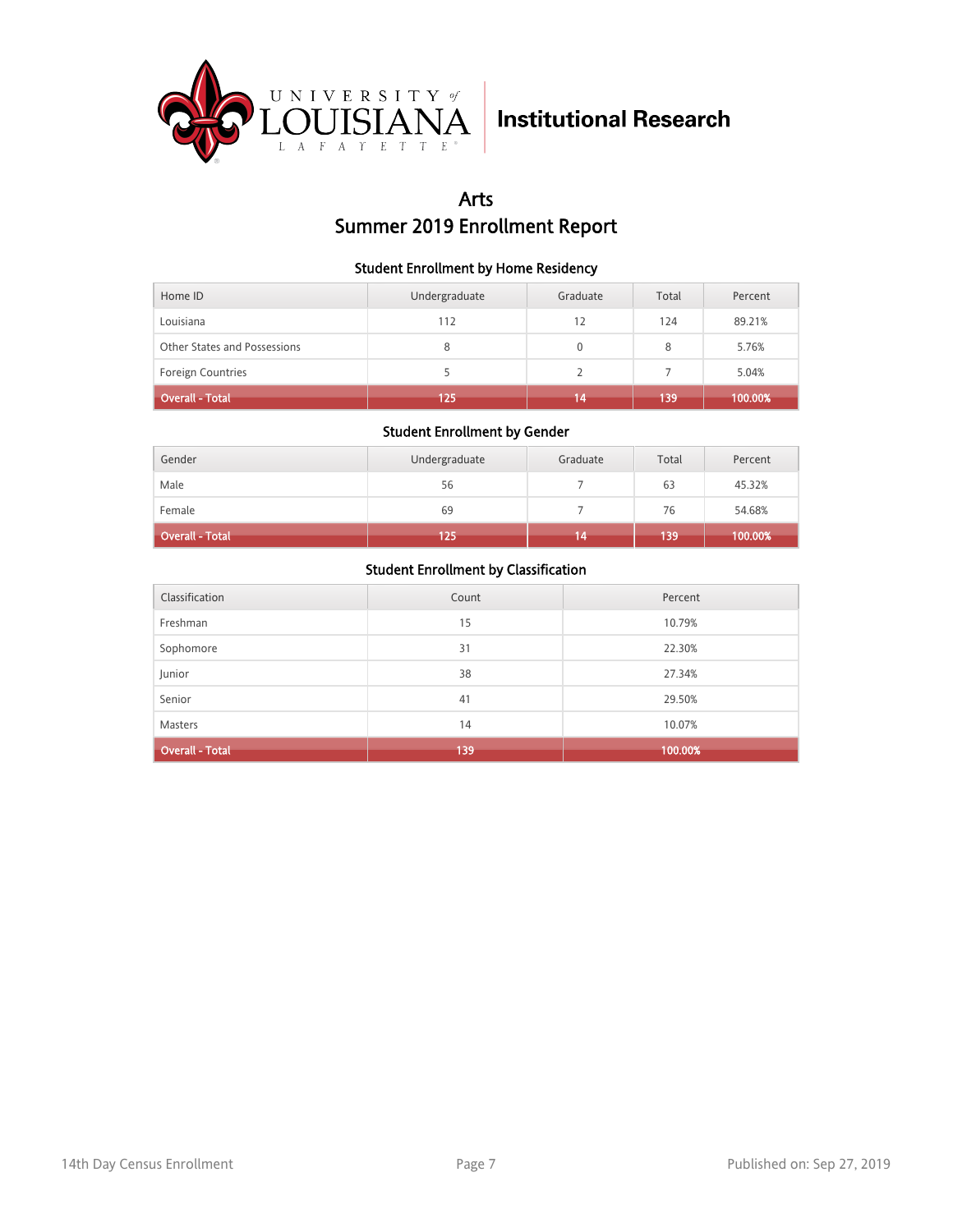

## Arts Summer 2019 Enrollment Report

### Student Enrollment by Entry Type

| <b>Entry Type</b> | Undergraduate | Graduate       | Total         | Percent |
|-------------------|---------------|----------------|---------------|---------|
| Continuing        | 117           | 12             | 129           | 92.81%  |
| First Time        | 3             | $\overline{2}$ | 5             | 3.60%   |
| Re-entry          | 3             | $\mathbf{0}$   | 3             | 2.16%   |
| Transfer          | 2             | $\mathbf{0}$   | $\mathcal{P}$ | 1.44%   |
| Overall - Total   | 125           | 14             | 139           | 100.00% |

### Student Enrollment by Race/Ethnicity

| Race/Ethnicity                   | Undergraduate  | Graduate     | Total          | Percent |
|----------------------------------|----------------|--------------|----------------|---------|
| Asian                            | $\overline{2}$ | 0            | $\overline{2}$ | 1.44%   |
| <b>Black or African American</b> | 19             | 3            | 22             | 15.83%  |
| Hispanic, of any race            | 5              | $\mathbf{0}$ | 5              | 3.60%   |
| American Indian or Alaska Native |                | $\mathbf{0}$ |                | 0.72%   |
| Two or more races                | 6              | $\mathbf{0}$ | 6              | 4.32%   |
| Non-resident Alien               | 4              | $\mathbf{1}$ | 5              | 3.60%   |
| Unknown Race/Ethnicity           | 3              | $\mathbf{0}$ | 3              | 2.16%   |
| White                            | 85             | 10           | 95             | 68.35%  |
| <b>Overall - Total</b>           | 125            | 14           | 139            | 100.00% |

| Full/Part Time         | Undergraduate | Graduate | Total | Percent |
|------------------------|---------------|----------|-------|---------|
| <b>Full Time</b>       | 67            | 14       | 81    | 58.27%  |
| Part Time              | 58            |          | 58    | 41.73%  |
| <b>Overall - Total</b> | 125           | 14       | 139   | 100.00% |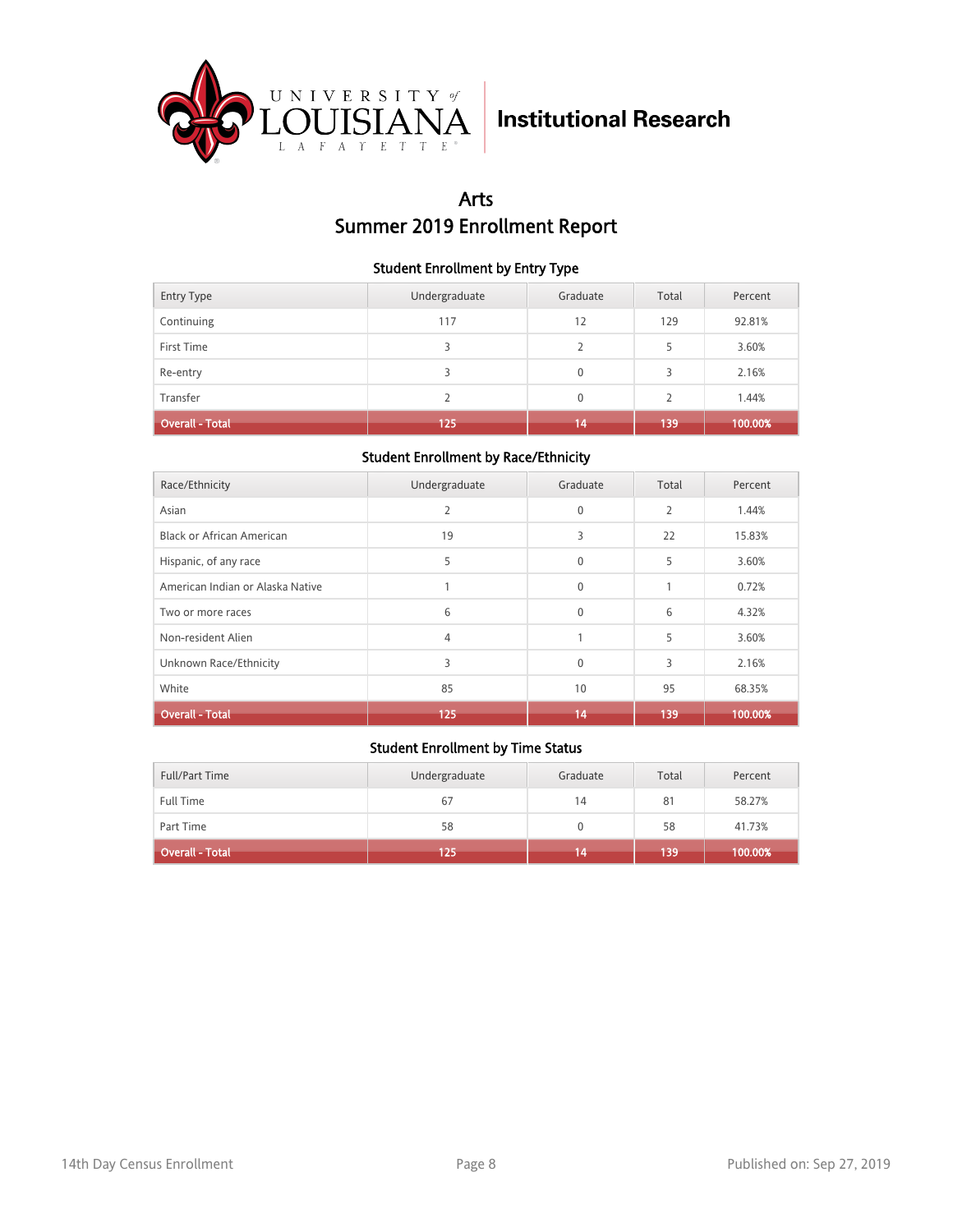

## Education Summer 2019 Enrollment Report

### Student Enrollment by Home Residency

| Home ID                      | Undergraduate | Graduate | Total | Percent |
|------------------------------|---------------|----------|-------|---------|
| Louisiana                    | 281           | 176      | 457   | 89.96%  |
| Other States and Possessions | 35            | 10       | 45    | 8.86%   |
| <b>Foreign Countries</b>     |               | 4        | 6     | 1.18%   |
| <b>Overall - Total</b>       | 318           | 190      | 508   | 100.00% |

### Student Enrollment by Gender

| Gender                 | Undergraduate | Graduate | Total | Percent |
|------------------------|---------------|----------|-------|---------|
| Male                   | 112           | 35       | 147   | 28.94%  |
| Female                 | 206           | 155      | 361   | 71.06%  |
| <b>Overall - Total</b> | 318           | 190      | 508   | 100.00% |

| Classification                 | Count | Percent |
|--------------------------------|-------|---------|
| Freshman                       | 44    | 8.66%   |
| Sophomore                      | 41    | 8.07%   |
| Junior                         | 69    | 13.58%  |
| Senior                         | 150   | 29.53%  |
| Post Baccalaureate Certificate | 5     | 0.98%   |
| Non-Degree Undergraduate       | 9     | 1.77%   |
| Masters                        | 122   | 24.02%  |
| Doctoral                       | 68    | 13.39%  |
| <b>Overall - Total</b>         | 508   | 100.00% |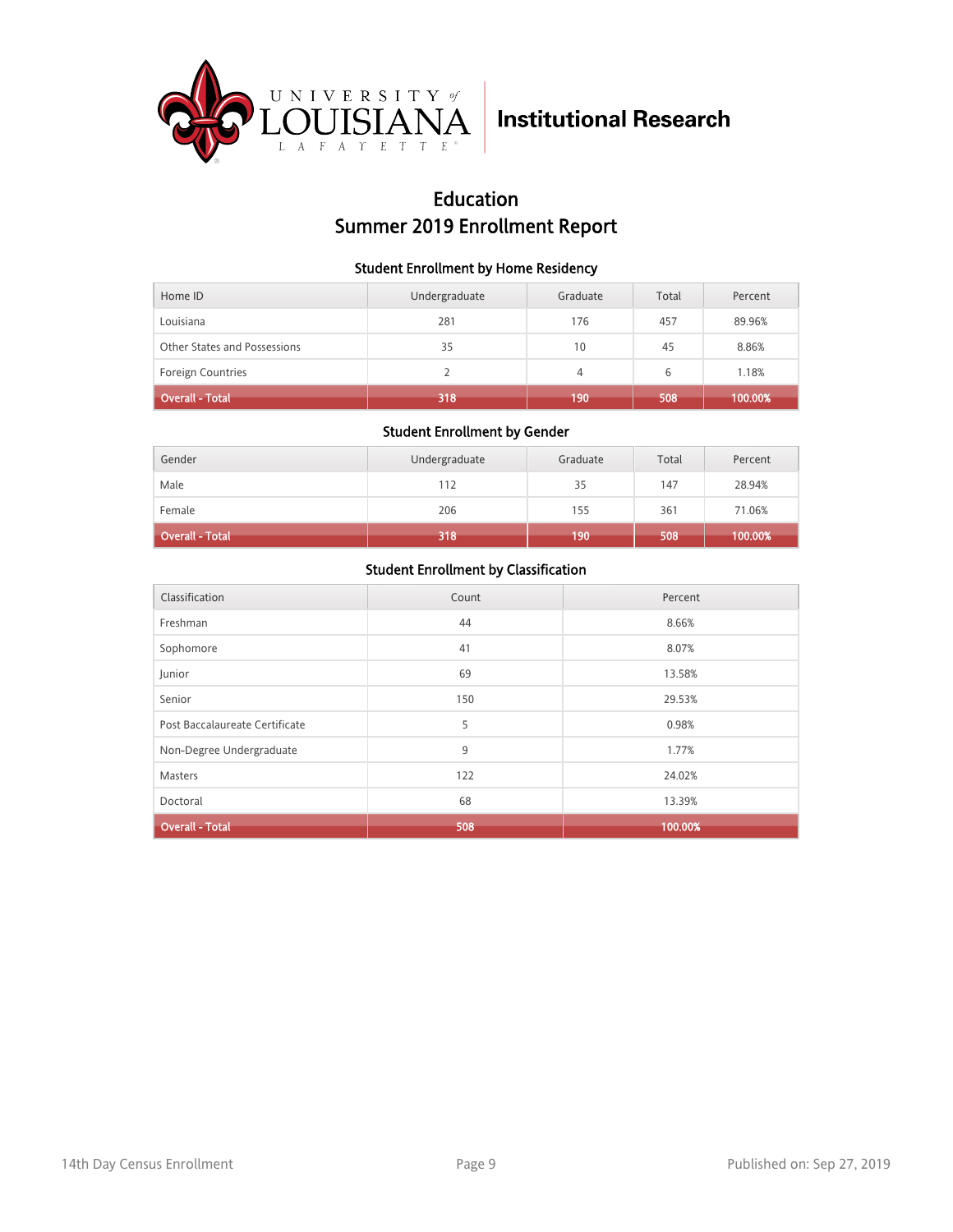

## Education Summer 2019 Enrollment Report

### Student Enrollment by Entry Type

| <b>Entry Type</b>      | Undergraduate | Graduate      | Total | Percent |
|------------------------|---------------|---------------|-------|---------|
| Continuing             | 284           | 185           | 469   | 92.32%  |
| First Time             | 19            | 3             | 22    | 4.33%   |
| Non Degree             | 9             | $\mathbf 0$   | 9     | 1.77%   |
| Re-entry               |               | $\mathcal{P}$ | 3     | 0.59%   |
| Transfer               | 5             | $\mathbf{0}$  | 5     | 0.98%   |
| <b>Overall - Total</b> | 318           | 190           | 508   | 100.00% |

### Student Enrollment by Race/Ethnicity

| Race/Ethnicity            | Undergraduate | Graduate       | Total | Percent |
|---------------------------|---------------|----------------|-------|---------|
| Asian                     | 3             |                | 4     | 0.79%   |
| Black or African American | 83            | 39             | 122   | 24.02%  |
| Hispanic, of any race     | 25            | 4              | 29    | 5.71%   |
| Two or more races         | 8             |                | 9     | 1.77%   |
| Non-resident Alien        |               | $\overline{2}$ | 3     | 0.59%   |
| Unknown Race/Ethnicity    | 11            | 4              | 15    | 2.95%   |
| White                     | 187           | 139            | 326   | 64.17%  |
| <b>Overall - Total</b>    | 318           | 190            | 508   | 100.00% |

| Full/Part Time         | Undergraduate | Graduate | Total | Percent |
|------------------------|---------------|----------|-------|---------|
| <b>Full Time</b>       | 150           | 169      | 319   | 62.80%  |
| Part Time              | 168           | 21       | 189   | 37.20%  |
| <b>Overall - Total</b> | 318           | 190      | 508   | 100.00% |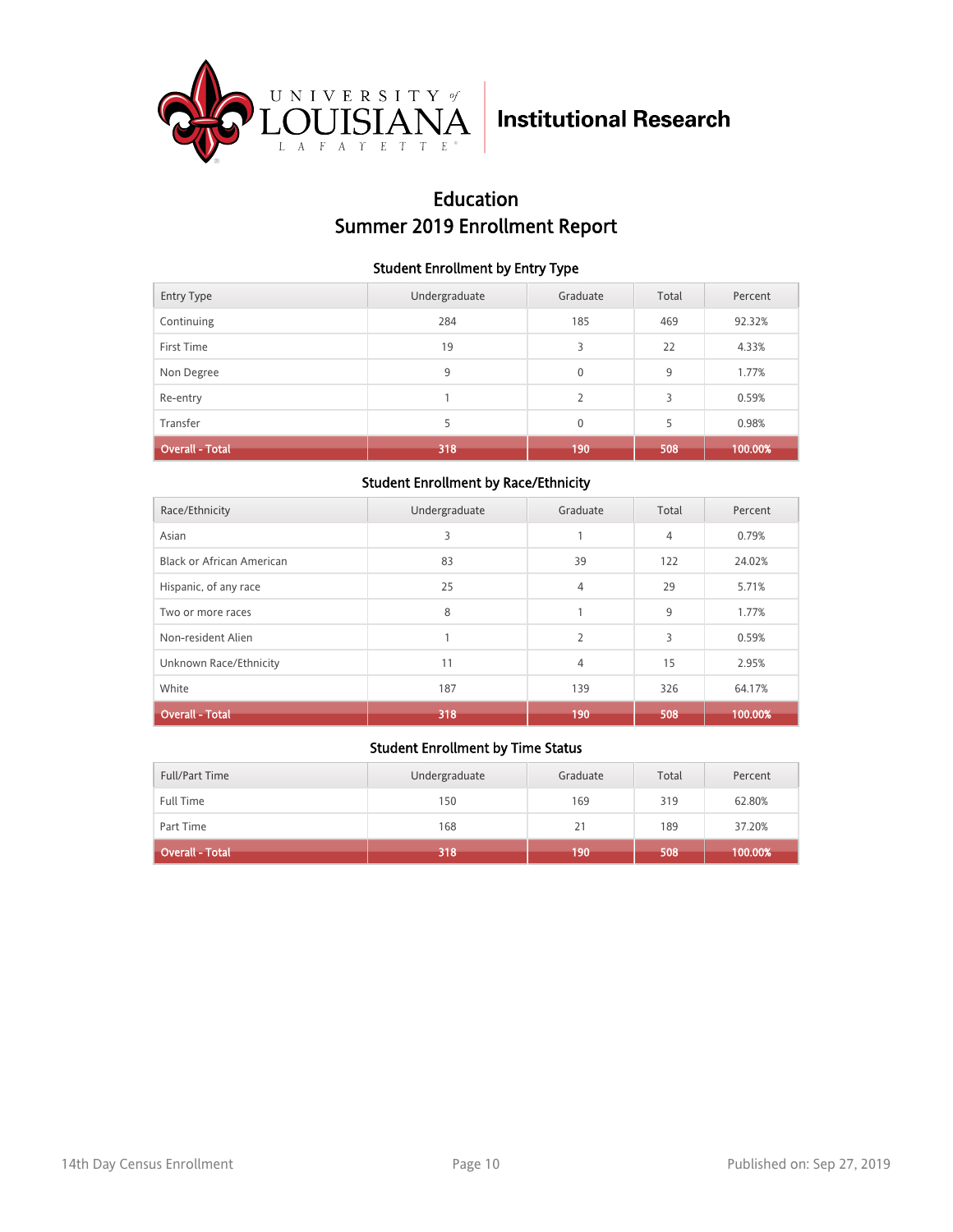

## Engineering Summer 2019 Enrollment Report

### Student Enrollment by Home Residency

| Home ID                      | Undergraduate | Graduate | Total | Percent |
|------------------------------|---------------|----------|-------|---------|
| Louisiana                    | 534           | 15       | 549   | 84.85%  |
| Other States and Possessions | 38            |          | 39    | 6.03%   |
| <b>Foreign Countries</b>     | 44            | 15       | 59    | 9.12%   |
| <b>Overall - Total</b>       | 616           |          | 647   | 100.00% |

### Student Enrollment by Gender

| Gender                 | Undergraduate | Graduate | Total | Percent |
|------------------------|---------------|----------|-------|---------|
| Male                   | 517           | 24       | 541   | 83.62%  |
| Female                 | 99            |          | 106   | 16.38%  |
| <b>Overall - Total</b> | 616           | 61       | 647   | 100.00% |

| Classification         | Count | Percent |
|------------------------|-------|---------|
| Freshman               | 53    | 8.19%   |
| Sophomore              | 127   | 19.63%  |
| Junior                 | 142   | 21.95%  |
| Senior                 | 294   | 45.44%  |
| Masters                | 16    | 2.47%   |
| Doctoral               | 15    | 2.32%   |
| <b>Overall - Total</b> | 647   | 100.00% |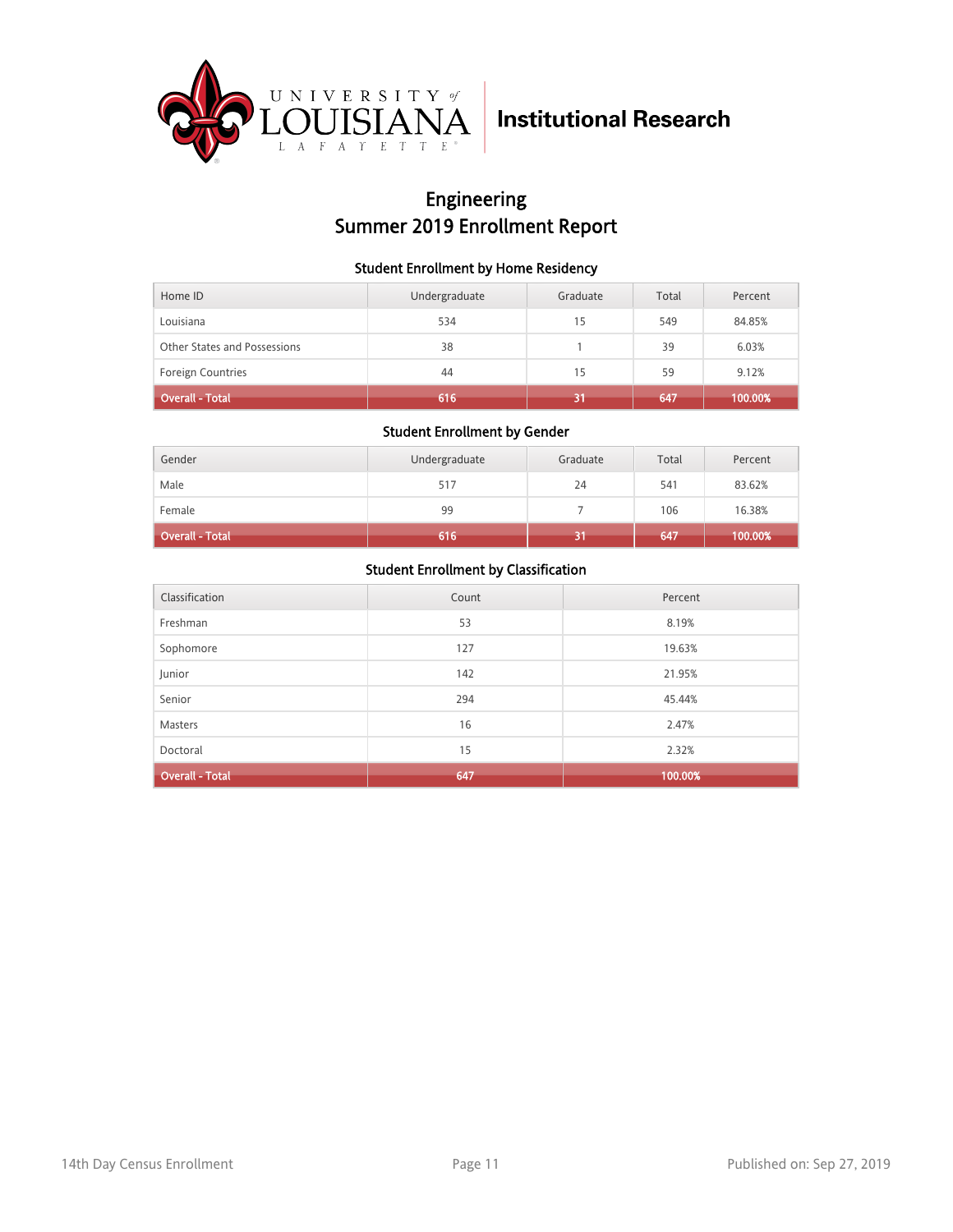

## Engineering Summer 2019 Enrollment Report

### Student Enrollment by Entry Type

| <b>Entry Type</b>      | Undergraduate | Graduate     | Total | Percent |
|------------------------|---------------|--------------|-------|---------|
| Continuing             | 589           | 30           | 619   | 95.67%  |
| First Time             | 15            | $\mathbf{0}$ | 15    | 2.32%   |
| Re-entry               | 3             |              | 4     | 0.62%   |
| Transfer               | 9             | $\mathbf{0}$ | 9     | 1.39%   |
| <b>Overall - Total</b> | 616           | 31           | 647   | 100.00% |

### Student Enrollment by Race/Ethnicity

| Race/Ethnicity                            | Undergraduate  | Graduate       | Total          | Percent |
|-------------------------------------------|----------------|----------------|----------------|---------|
| Asian                                     | 12             | $\mathbf{0}$   | 12             | 1.85%   |
| <b>Black or African American</b>          | 76             | $\overline{2}$ | 78             | 12.06%  |
| Hispanic, of any race                     | 35             | $\mathbf{0}$   | 35             | 5.41%   |
| Two or more races                         | 7              | $\mathbf{0}$   | 7              | 1.08%   |
| Non-resident Alien                        | 39             | 11             | 50             | 7.73%   |
| Native Hawaiian or Other Pacific Islander | $\overline{2}$ | $\Omega$       | $\overline{2}$ | 0.31%   |
| Unknown Race/Ethnicity                    | 12             | 3              | 15             | 2.32%   |
| White                                     | 433            | 15             | 448            | 69.24%  |
| <b>Overall - Total</b>                    | 616            | 31             | 647            | 100.00% |

| Full/Part Time         | Undergraduate | Graduate | Total | Percent |
|------------------------|---------------|----------|-------|---------|
| Full Time              | 291           | 28       | 319   | 49.30%  |
| Part Time              | 325           |          | 328   | 50.70%  |
| <b>Overall - Total</b> | 616           | 31       | 647   | 100.00% |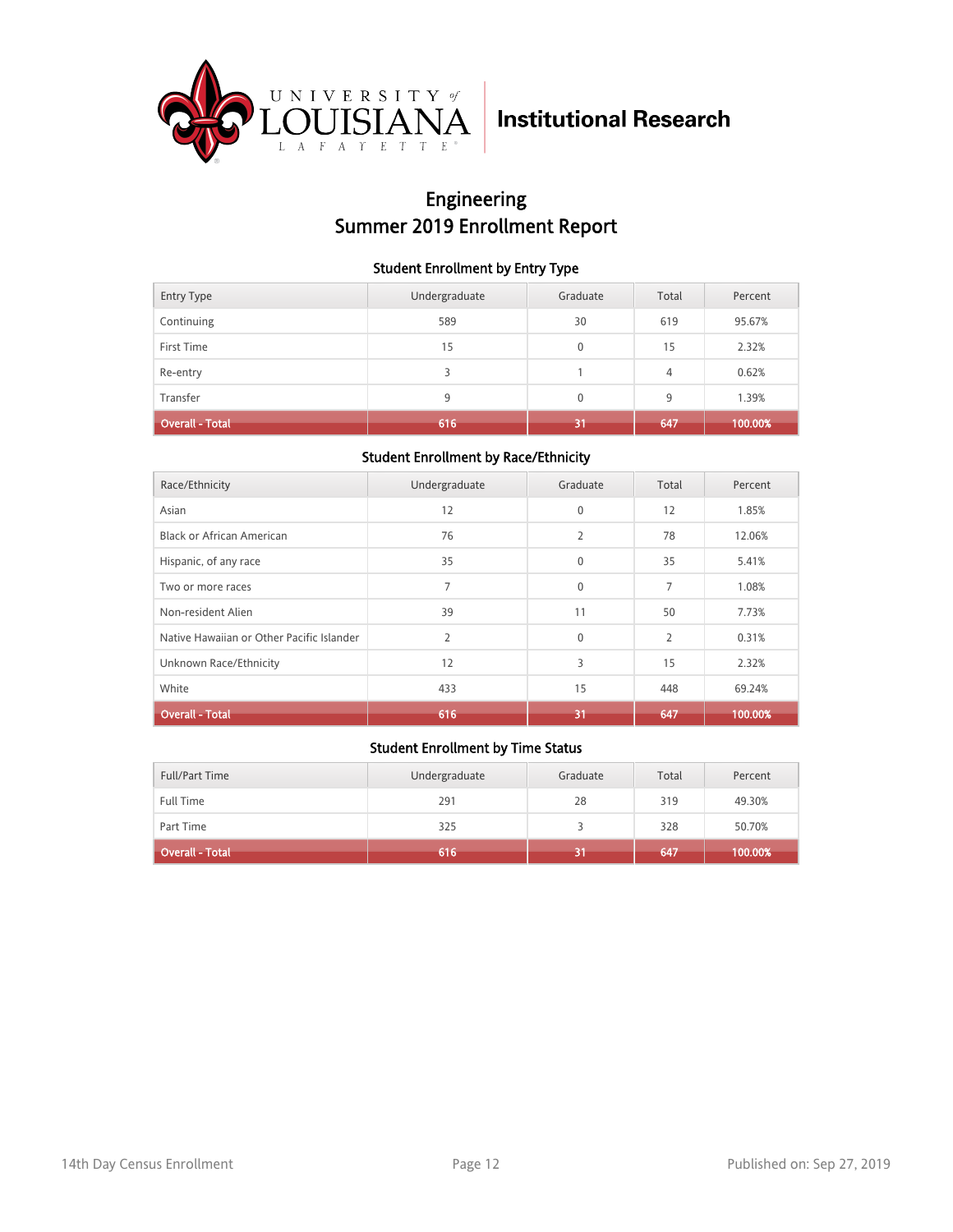

## Graduate School Summer 2019 Enrollment Report

### Student Enrollment by Home Residency

| <b>Overall - Total</b> |               |          |       | $ 100.00\% $ |
|------------------------|---------------|----------|-------|--------------|
| Louisiana              |               |          |       | 100.00%      |
| Home ID                | Undergraduate | Graduate | Total | Percent      |

#### Student Enrollment by Gender

| Gender                 | Undergraduate | Graduate | Total | Percent |
|------------------------|---------------|----------|-------|---------|
| Male                   |               |          |       | 14.29%  |
| Female                 |               |          | ь     | 85.71%  |
| <b>Overall - Total</b> |               |          |       | 100.00% |

| Classification      | Count | Percent |
|---------------------|-------|---------|
| Non-Degree Graduate |       | 100.00% |
| Overall - Total     |       | 100.00% |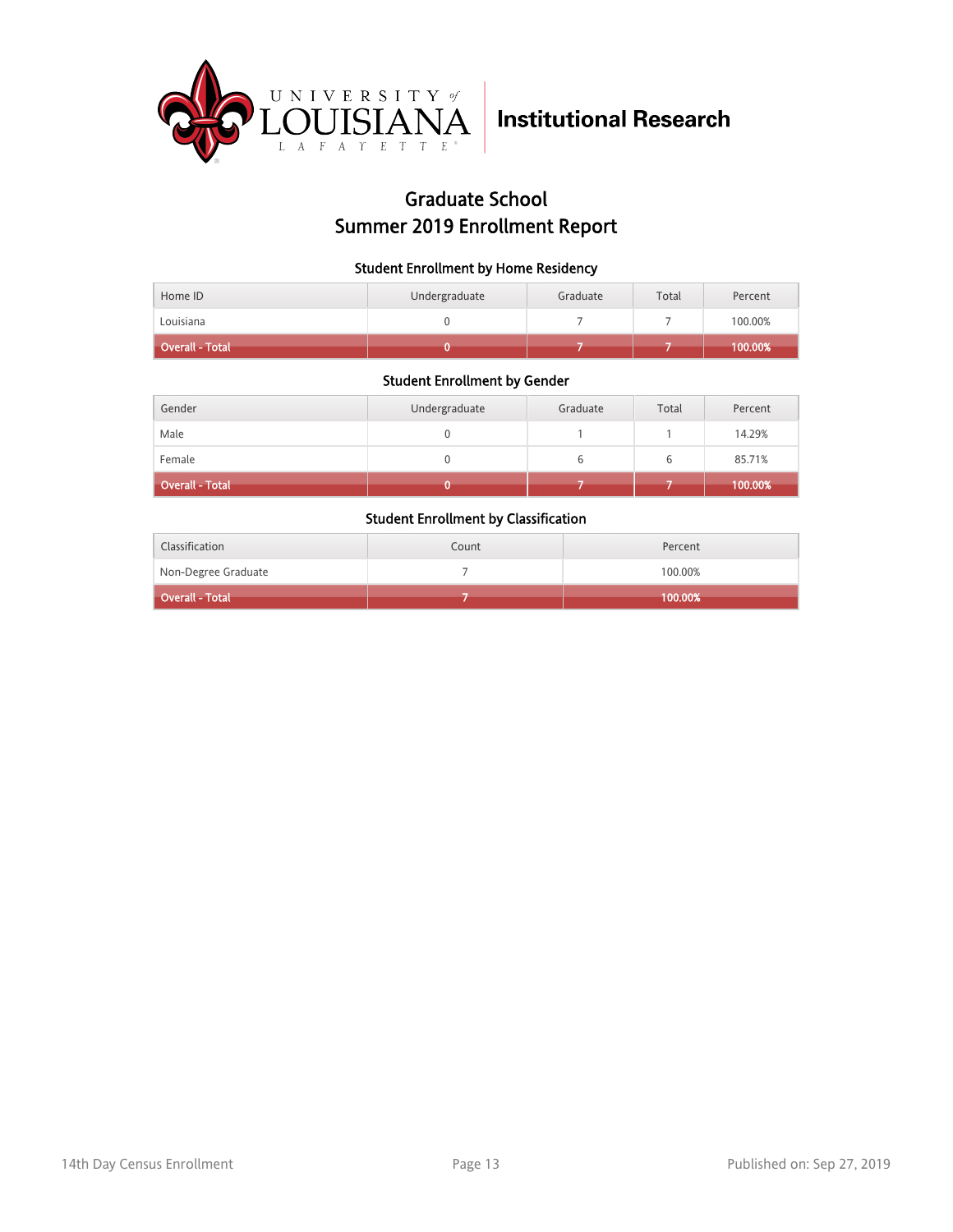

### Graduate School Summer 2019 Enrollment Report

### Student Enrollment by Entry Type

| Entry Type             | Undergraduate | Graduate | Total | Percent |
|------------------------|---------------|----------|-------|---------|
| First Time             |               |          |       | 14.29%  |
| Non Degree             |               |          | b     | 85.71%  |
| <b>Overall - Total</b> |               |          |       | 100.00% |

### Student Enrollment by Race/Ethnicity

| Race/Ethnicity                   | Undergraduate | Graduate | Total | Percent |
|----------------------------------|---------------|----------|-------|---------|
| <b>Black or African American</b> |               |          | 4     | 57.14%  |
| White                            |               |          |       | 42.86%  |
| <b>Overall - Total</b>           |               |          |       | 100.00% |

| Full/Part Time         | Undergraduate | Graduate | Total | Percent |
|------------------------|---------------|----------|-------|---------|
| <b>Full Time</b>       |               |          |       | 42.86%  |
| Part Time              |               |          | 4     | 57.14%  |
| <b>Overall - Total</b> |               |          |       | 100.00% |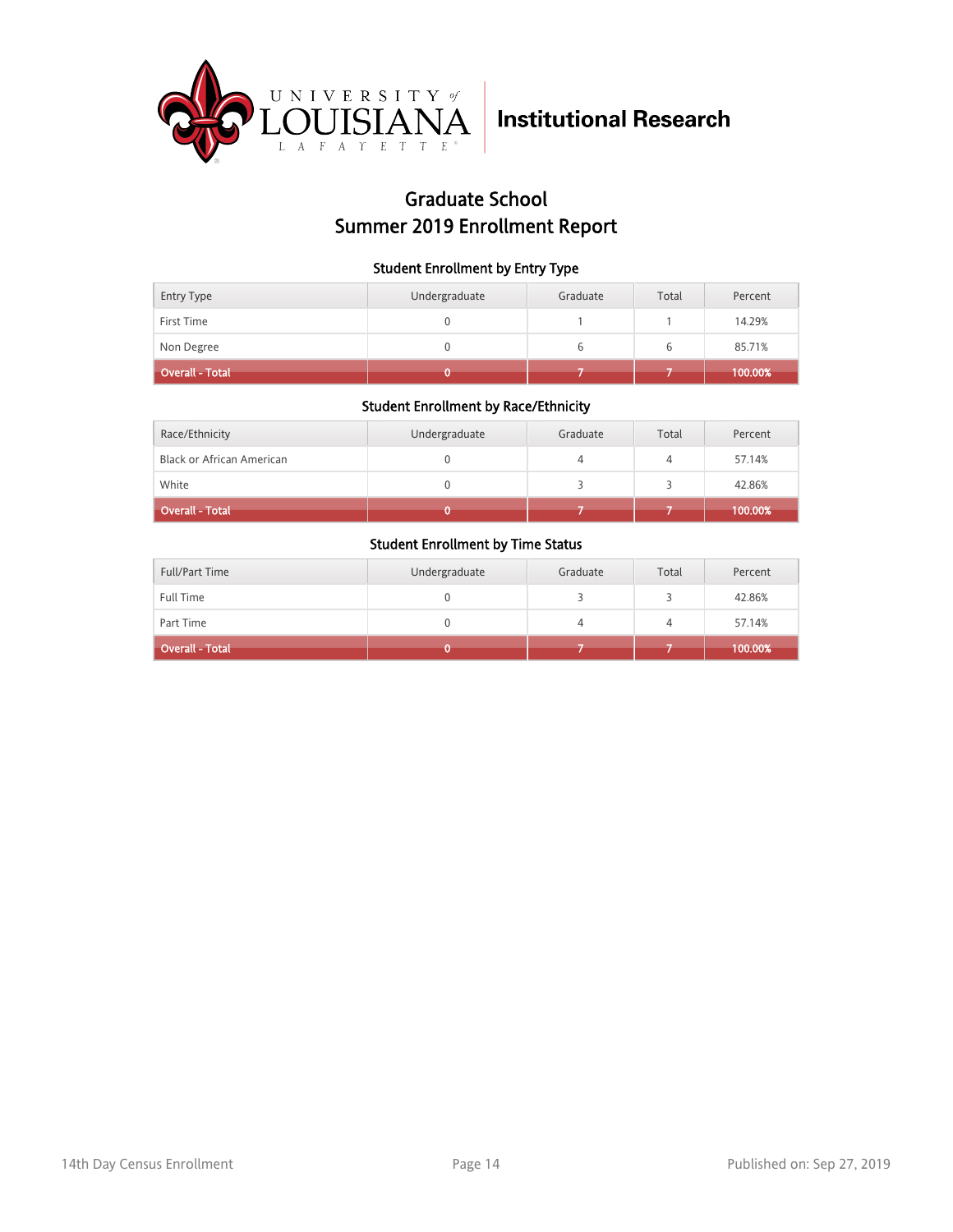

## Liberal Arts Summer 2019 Enrollment Report

### Student Enrollment by Home Residency

| Home ID                      | Undergraduate | Graduate | Total | Percent |
|------------------------------|---------------|----------|-------|---------|
| Louisiana                    | 446           | 91       | 537   | 87.18%  |
| Other States and Possessions | 35            | 29       | 64    | 10.39%  |
| <b>Foreign Countries</b>     | 6             | 9        | 15    | 2.44%   |
| <b>Overall - Total</b>       | 487           | 129      | 616   | 100.00% |

#### Student Enrollment by Gender

| Gender                 | Undergraduate | Graduate | Total | Percent |
|------------------------|---------------|----------|-------|---------|
| Male                   | 137           | 18       | 155   | 25.16%  |
| Female                 | 350           | 111      | 461   | 74.84%  |
| <b>Overall - Total</b> | 487           | 129      | 616   | 100.00% |

| Classification         | Count | Percent |
|------------------------|-------|---------|
| Freshman               | 38    | 6.17%   |
| Sophomore              | 74    | 12.01%  |
| Junior                 | 149   | 24.19%  |
| Senior                 | 226   | 36.69%  |
| <b>Masters</b>         | 95    | 15.42%  |
| Doctoral               | 34    | 5.52%   |
| <b>Overall - Total</b> | 616   | 100.00% |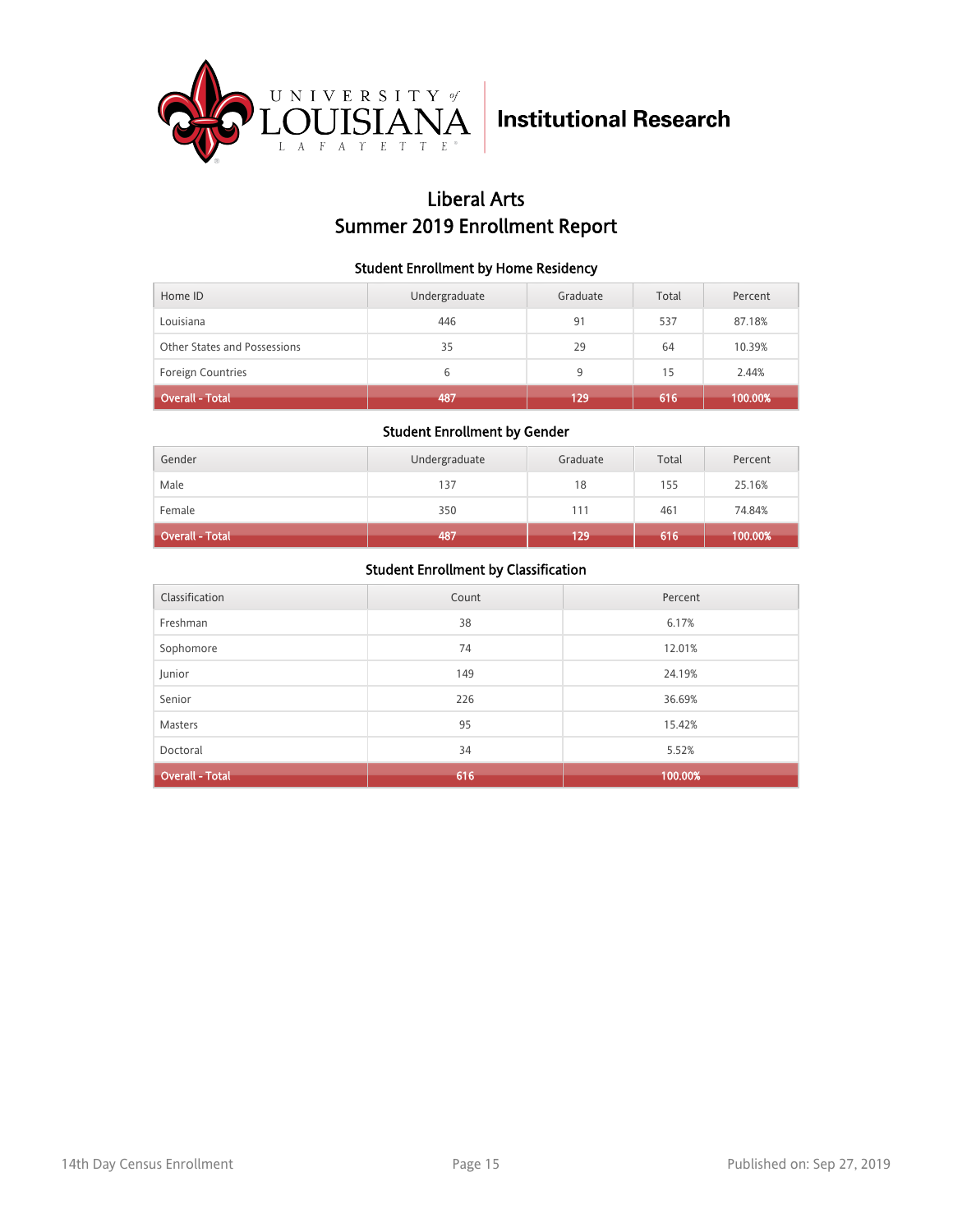

## Liberal Arts Summer 2019 Enrollment Report

### Student Enrollment by Entry Type

| <b>Entry Type</b>      | Undergraduate | Graduate     | Total | Percent |
|------------------------|---------------|--------------|-------|---------|
| Continuing             | 459           | 97           | 556   | 90.26%  |
| First Time             | 13            | 32           | 45    | 7.31%   |
| Re-entry               | 6             | $\mathbf{0}$ | 6     | 0.97%   |
| Transfer               | 9             | $\mathbf{0}$ | 9     | 1.46%   |
| <b>Overall - Total</b> | 487           | 129          | 616   | 100.00% |

### Student Enrollment by Race/Ethnicity

| Race/Ethnicity                            | Undergraduate  | Graduate     | Total          | Percent |
|-------------------------------------------|----------------|--------------|----------------|---------|
| Asian                                     | 2              | 4            | 6              | 0.97%   |
| Black or African American                 | 116            | 8            | 124            | 20.13%  |
| Hispanic, of any race                     | 29             | 4            | 33             | 5.36%   |
| American Indian or Alaska Native          | $\overline{2}$ | $\Omega$     | $\overline{2}$ | 0.32%   |
| Two or more races                         | 22             | 2            | 24             | 3.90%   |
| Non-resident Alien                        | 4              | 5            | 9              | 1.46%   |
| Native Hawaiian or Other Pacific Islander |                | $\mathbf{0}$ | 1              | 0.16%   |
| Unknown Race/Ethnicity                    | 11             | 3            | 14             | 2.27%   |
| White                                     | 300            | 103          | 403            | 65.42%  |
| <b>Overall - Total</b>                    | 487            | 129          | 616            | 100.00% |

| Full/Part Time         | Undergraduate | Graduate | Total | Percent |
|------------------------|---------------|----------|-------|---------|
| <b>Full Time</b>       | 299           | 115      | 414   | 67.21%  |
| Part Time              | 188           | 14       | 202   | 32.79%  |
| <b>Overall - Total</b> | 487           | 129      | 616   | 100.00% |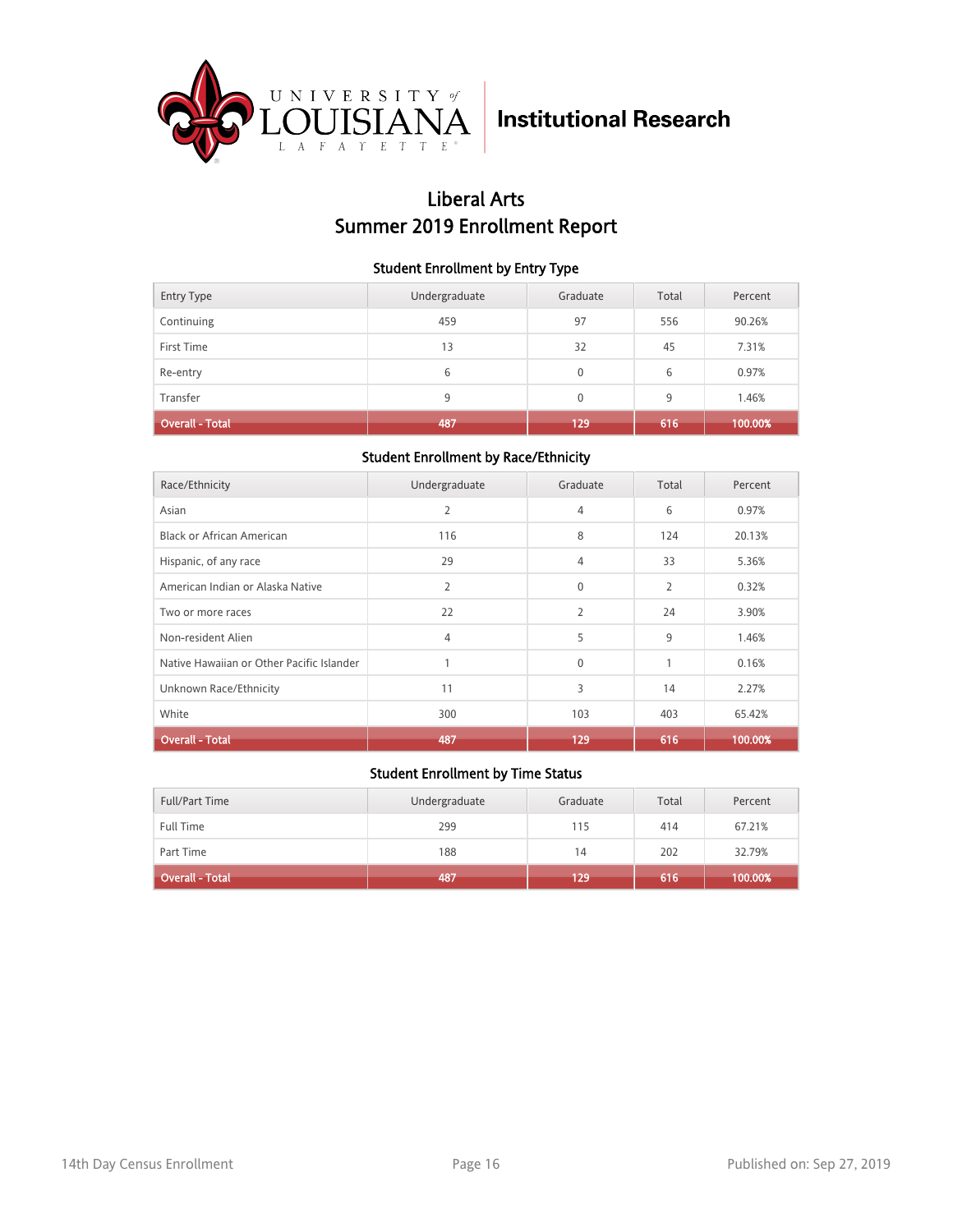

## Nursing & Allied Health Professions Summer 2019 Enrollment Report

### Student Enrollment by Home Residency

| Home ID                      | Undergraduate | Graduate     | Total | Percent |
|------------------------------|---------------|--------------|-------|---------|
| Louisiana                    | 510           | 40           | 550   | 77.68%  |
| Other States and Possessions | 144           |              | 147   | 20.76%  |
| <b>Foreign Countries</b>     | 11            | $\mathbf{0}$ | 11    | 1.55%   |
| <b>Overall - Total</b>       | 665           | 43           | 708   | 100.00% |

#### Student Enrollment by Gender

| Gender                 | Undergraduate | Graduate | Total | Percent |
|------------------------|---------------|----------|-------|---------|
| Male                   | 81            |          | 90    | 12.71%  |
| Female                 | 584           | 34       | 618   | 87.29%  |
| <b>Overall - Total</b> | 665           | 43       | 708   | 100.00% |

| Classification         | Count | Percent |
|------------------------|-------|---------|
| Freshman               | 56    | 7.91%   |
| Sophomore              | 116   | 16.38%  |
| Junior                 | 74    | 10.45%  |
| Senior                 | 419   | 59.18%  |
| Masters                | 19    | 2.68%   |
| Doctoral               | 17    | 2.40%   |
| Graduate Certificate   | 7     | 0.99%   |
| <b>Overall - Total</b> | 708   | 100.00% |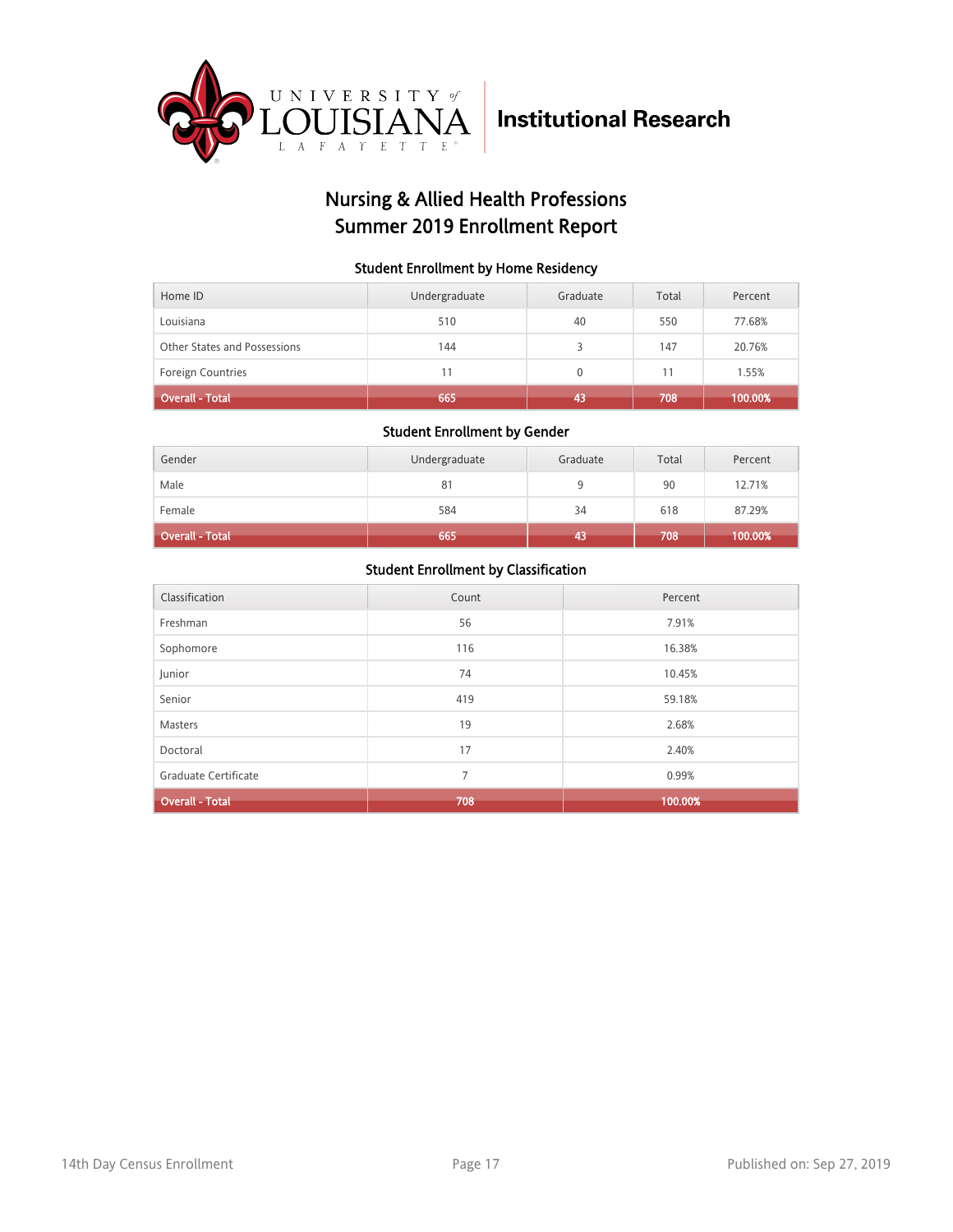

### Nursing & Allied Health Professions Summer 2019 Enrollment Report

### Student Enrollment by Entry Type

| <b>Entry Type</b>      | Undergraduate | Graduate     | Total | Percent |
|------------------------|---------------|--------------|-------|---------|
| Continuing             | 558           | 30           | 588   | 83.05%  |
| First Time             | 18            | 12           | 30    | 4.24%   |
| Re-entry               | 24            |              | 25    | 3.53%   |
| Transfer               | 65            | $\mathbf{0}$ | 65    | 9.18%   |
| <b>Overall - Total</b> | 665           | 43           | 708   | 100.00% |

### Student Enrollment by Race/Ethnicity

| Race/Ethnicity                   | Undergraduate  | Graduate       | Total          | Percent |
|----------------------------------|----------------|----------------|----------------|---------|
| Asian                            | 16             | $\overline{2}$ | 18             | 2.54%   |
| <b>Black or African American</b> | 143            | 5              | 148            | 20.90%  |
| Hispanic, of any race            | 44             | 3              | 47             | 6.64%   |
| American Indian or Alaska Native | 3              |                | $\overline{4}$ | 0.56%   |
| Two or more races                | 18             | $\mathbf{0}$   | 18             | 2.54%   |
| Non-resident Alien               | $\overline{2}$ | $\Omega$       | $\overline{2}$ | 0.28%   |
| Unknown Race/Ethnicity           | 46             | $\mathbf{0}$   | 46             | 6.50%   |
| White                            | 393            | 32             | 425            | 60.03%  |
| <b>Overall - Total</b>           | 665            | 43             | 708            | 100.00% |

| Full/Part Time         | Undergraduate | Graduate | Total | Percent |
|------------------------|---------------|----------|-------|---------|
| <b>Full Time</b>       | 303           |          | 310   | 43.79%  |
| Part Time              | 362           | 36       | 398   | 56.21%  |
| <b>Overall - Total</b> | 665           | 43       | 708   | 100.00% |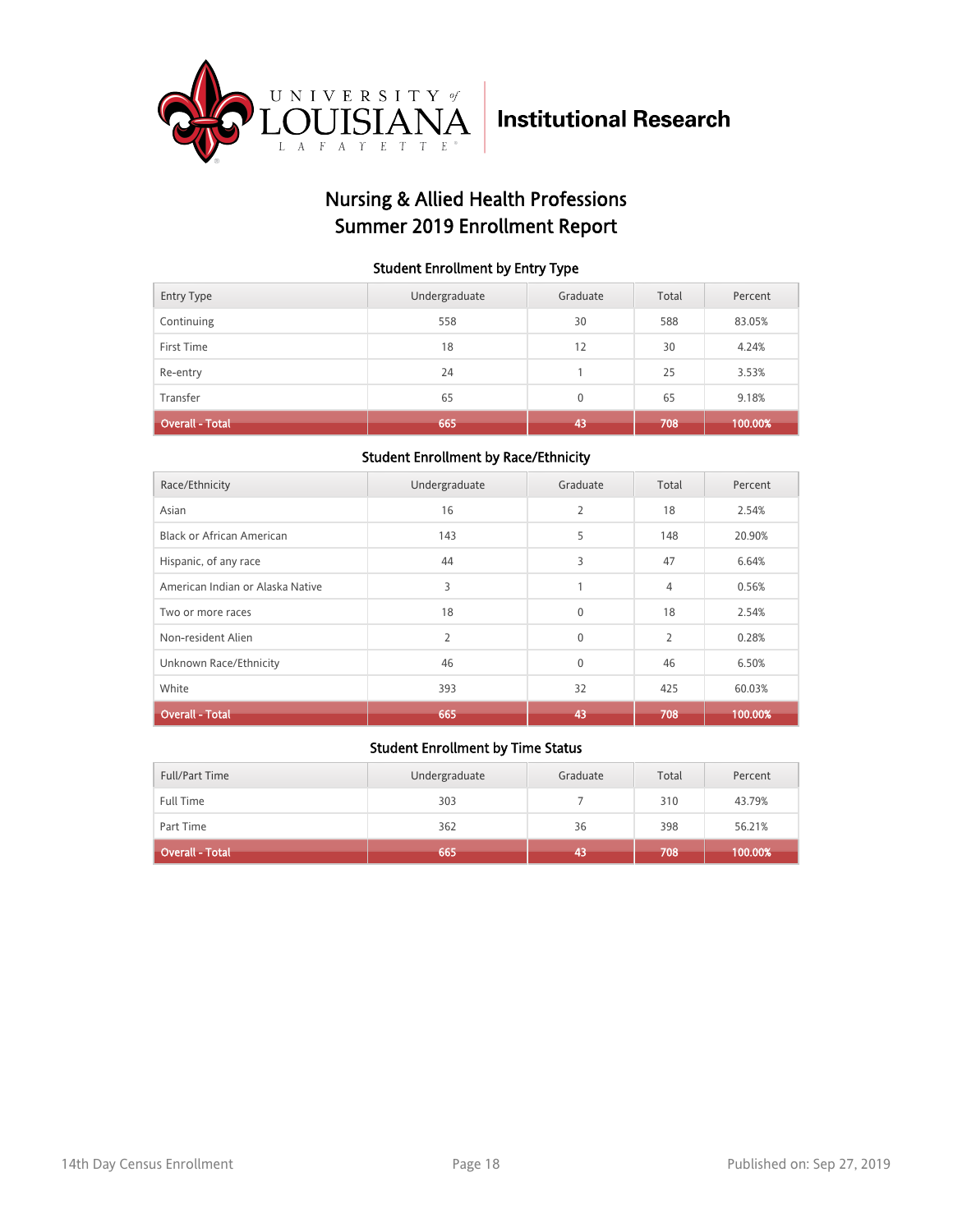

### **Sciences** Summer 2019 Enrollment Report

### Student Enrollment by Home Residency

| Home ID                      | Undergraduate | Graduate | Total | Percent |
|------------------------------|---------------|----------|-------|---------|
| Louisiana                    | 426           | 18       | 444   | 85.71%  |
| Other States and Possessions | 20            | 19       | 39    | 7.53%   |
| <b>Foreign Countries</b>     | 8             | 27       | 35    | 6.76%   |
| <b>Overall - Total</b>       | 454           | 64       | 518   | 100.00% |

### Student Enrollment by Gender

| Gender                 | Undergraduate | Graduate | Total | Percent |
|------------------------|---------------|----------|-------|---------|
| Male                   | 241           | 42       | 283   | 54.63%  |
| Female                 | 213           | 22       | 235   | 45.37%  |
| <b>Overall - Total</b> | 454           | 64       | 518   | 100.00% |

| Classification         | Count | Percent |
|------------------------|-------|---------|
| Freshman               | 65    | 12.55%  |
| Sophomore              | 96    | 18.53%  |
| Junior                 | 114   | 22.01%  |
| Senior                 | 179   | 34.56%  |
| <b>Masters</b>         | 40    | 7.72%   |
| Doctoral               | 24    | 4.63%   |
| <b>Overall - Total</b> | 518   | 100.00% |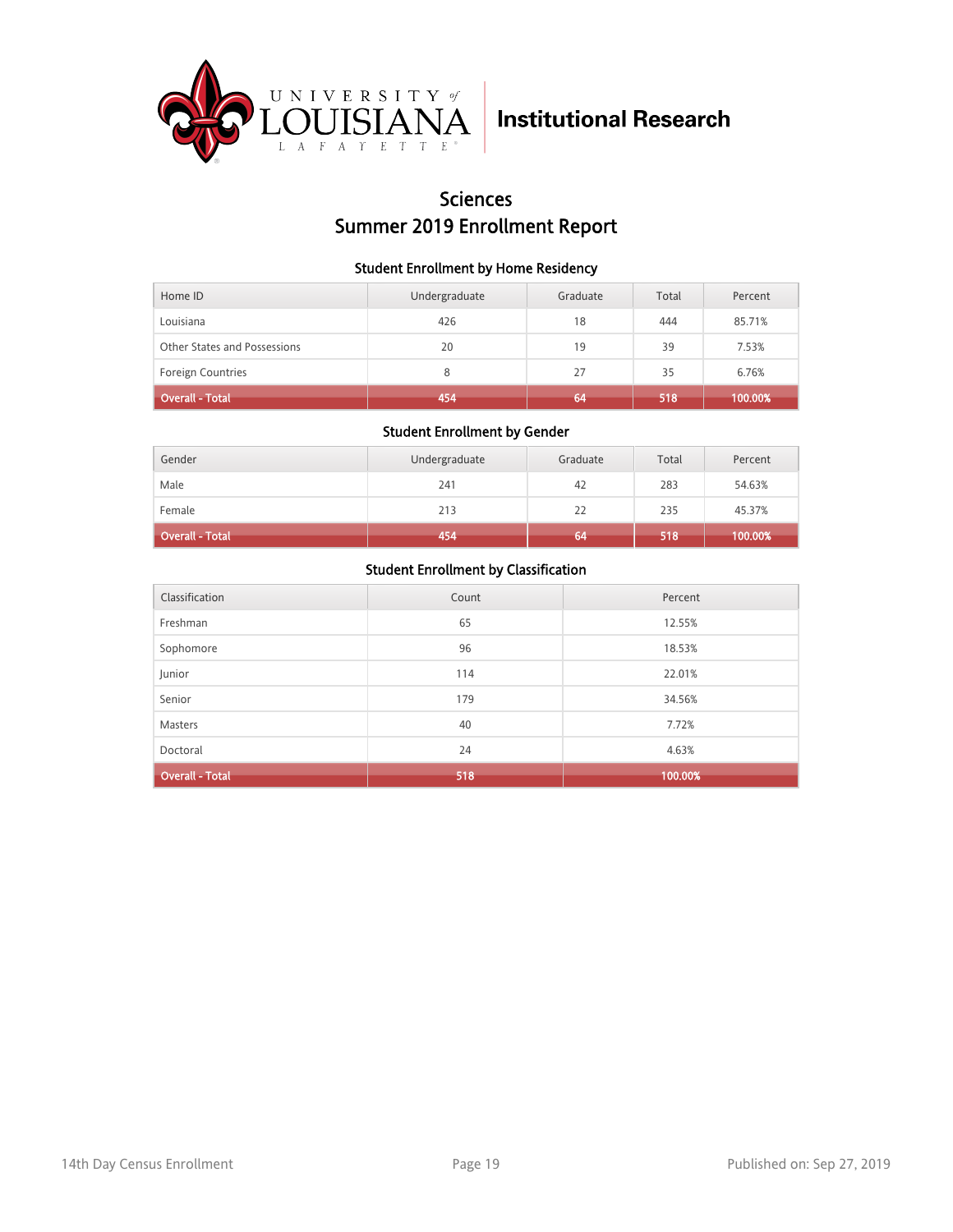

## Sciences Summer 2019 Enrollment Report

### Student Enrollment by Entry Type

| <b>Entry Type</b> | Undergraduate | Graduate     | Total | Percent |
|-------------------|---------------|--------------|-------|---------|
| Continuing        | 402           | 64           | 466   | 89.96%  |
| First Time        | 25            | $\mathbf{0}$ | 25    | 4.83%   |
| Re-entry          | 12            | $\mathbf{0}$ | 12    | 2.32%   |
| Transfer          | 15            | $\mathbf{0}$ | 15    | 2.90%   |
| Overall - Total   | 454           | 64           | 518   | 100.00% |

### Student Enrollment by Race/Ethnicity

| Race/Ethnicity                   | Undergraduate | Graduate       | Total          | Percent |
|----------------------------------|---------------|----------------|----------------|---------|
| Asian                            | 23            | $\overline{4}$ | 27             | 5.21%   |
| <b>Black or African American</b> | 94            | 3              | 97             | 18.73%  |
| Hispanic, of any race            | 23            | 3              | 26             | 5.02%   |
| American Indian or Alaska Native |               | 1              | $\overline{2}$ | 0.39%   |
| Two or more races                | 11            | $\mathbf{1}$   | 12             | 2.32%   |
| Non-resident Alien               | 5             | 20             | 25             | 4.83%   |
| Unknown Race/Ethnicity           | 11            | 3              | 14             | 2.70%   |
| White                            | 286           | 29             | 315            | 60.81%  |
| <b>Overall - Total</b>           | 454           | 64             | 518            | 100.00% |

| Full/Part Time         | Undergraduate | Graduate | Total | Percent |
|------------------------|---------------|----------|-------|---------|
| <b>Full Time</b>       | 185           | 55       | 240   | 46.33%  |
| Part Time              | 269           |          | 278   | 53.67%  |
| <b>Overall - Total</b> | 454           | 64       | 518   | 100.00% |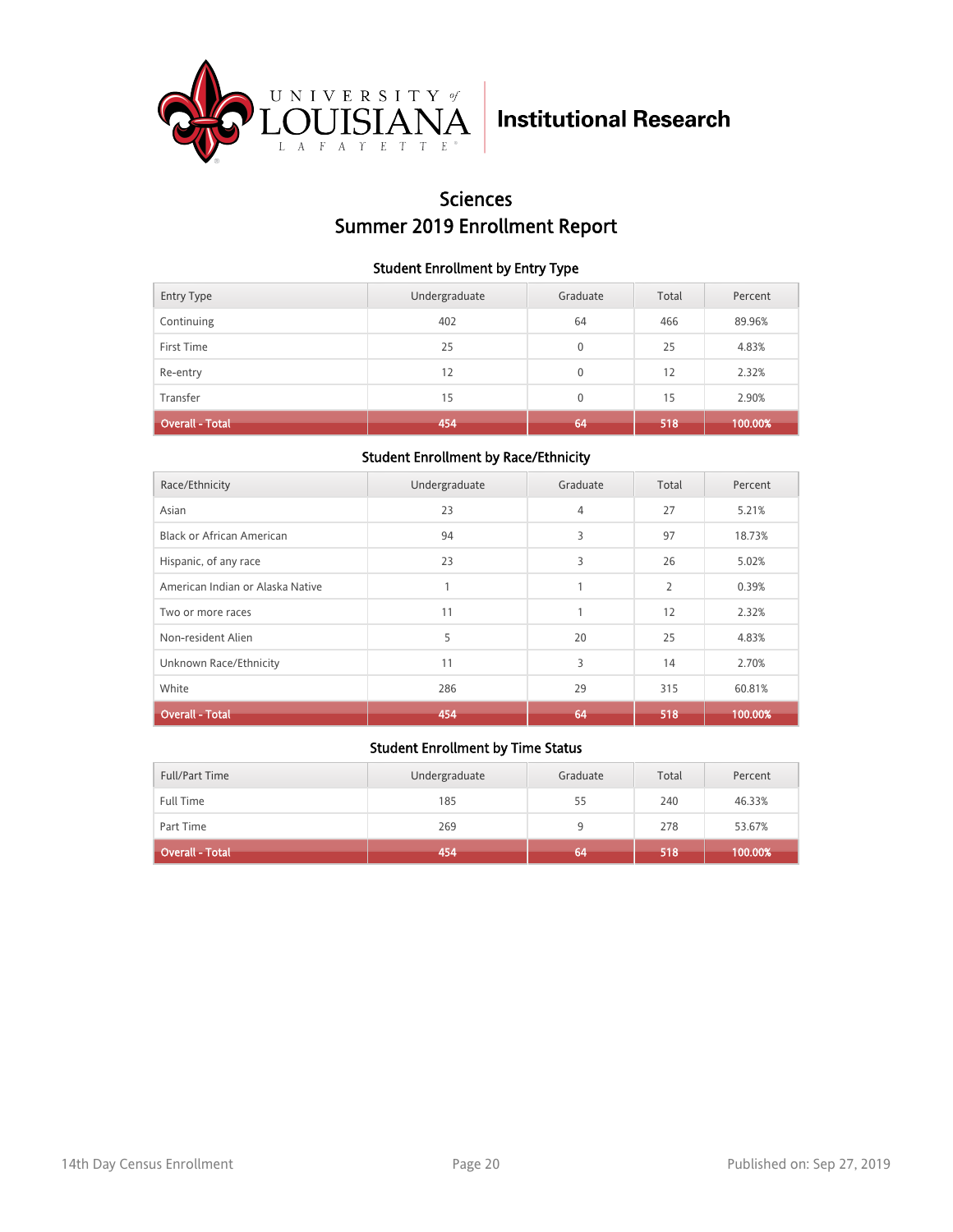

## University College Summer 2019 Enrollment Report

### Student Enrollment by Home Residency

| Home ID                      | Undergraduate | Graduate     | Total | Percent |
|------------------------------|---------------|--------------|-------|---------|
| Louisiana                    | 226           |              | 226   | 78.75%  |
| Other States and Possessions | 55            |              | 55    | 19.16%  |
| Foreign Countries            | 6             | $\mathbf{0}$ | 6     | 2.09%   |
| <b>Overall - Total</b>       | 287           |              | 287   | 100.00% |

#### Student Enrollment by Gender

| Gender                 | Undergraduate | Graduate | Total | Percent |
|------------------------|---------------|----------|-------|---------|
| Male                   | 140           |          | 140   | 48.78%  |
| Female                 | 147           |          | 147   | 51.22%  |
| <b>Overall - Total</b> | 287           |          | 287   | 100.00% |

| Classification         | Count | Percent |
|------------------------|-------|---------|
| Freshman               |       | 1.74%   |
| Sophomore              | 23    | 8.01%   |
| Junior                 | 67    | 23.34%  |
| Senior                 | 192   | 66.90%  |
| <b>Overall - Total</b> | 287   | 100.00% |